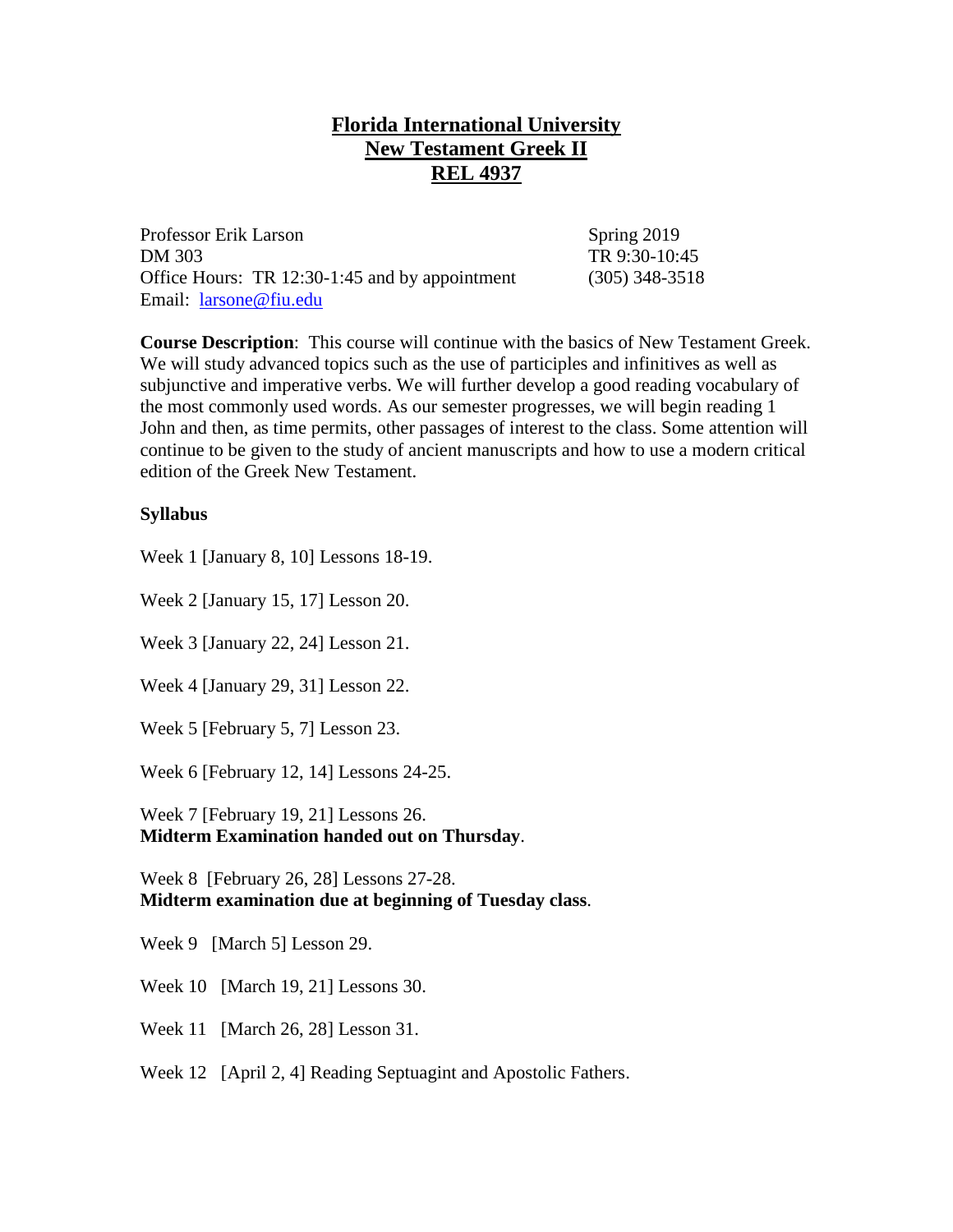Week 13 [April 7, 11] Reading Septuagint and Apostolic Fathers.

Week 14 [April 16, 18] Reading Septuagint and Apostolic Fathers. **Final examination handed out Thursday**.

## April 25

**Final Examination due by noon**.

## **Textbook**

Ray Summers and Thomas Sawyer, *Essentials of New Testament Greek*  (Nashville: Broadman and Holman, 1995). ISBN13: 978-0805410013.

Either one of the following: Nestle-Aland Novum Testamentum Graece 27th Edition (New York: American Bible Society) ISBN: 9783438051004

UBS 4th Revised Greek New Testament (New York: American Bible Society) ISBN: 9783438051103

**Grading**. The grading for this course will be as follows:

| Midterm Exam                 | 20\% |
|------------------------------|------|
| Final Exam                   | 20%  |
| <b>Vocabulary Quizzes</b>    | 20\% |
| Attendance and Participation | 40\% |

**Midterm and Final Examinations**: The midterm and final exams will be take home examinations consisting of sentences in Greek that are to be translated into English. They are **not** open book examinations, though I will allow you to use a dictionary for vocabulary. If you don't have separate dictionary you can use the section at the back of your book, but you cannot look at the lessons in the book.

**Quizzes**: The first class each week will begin with a vocabulary exam with 10 words being chosen from the vocabulary lists in the lessons being studied that particular week. Your two lowest scores from the semester will be dropped. At the end of the semester, the scores from the 12 best tests will be added and the grading scale will be as follows:

| A | $90 - 100$ |
|---|------------|
| B | 80-89      |
| C | 70-79      |
| D | 60-69      |
| F | below 60   |